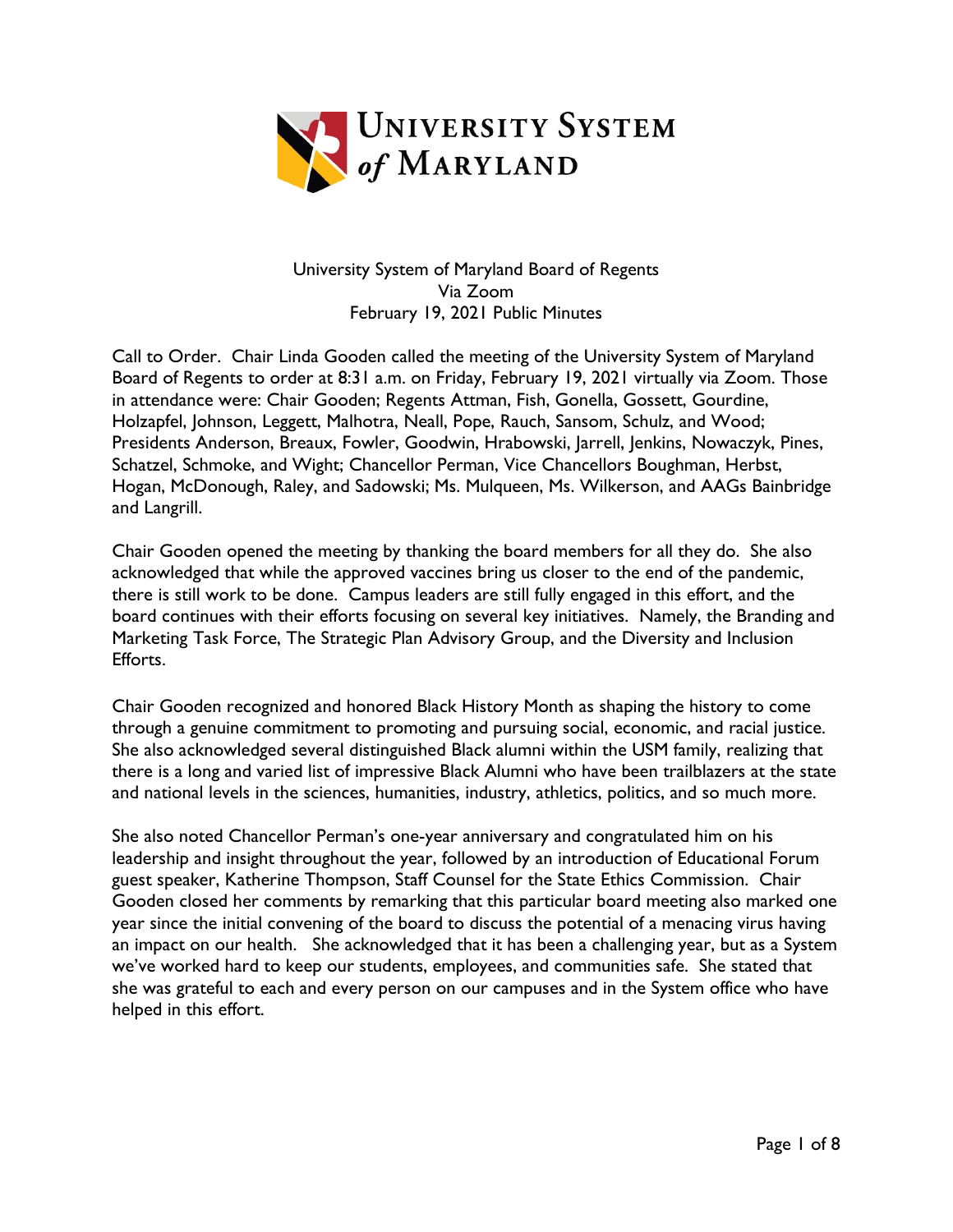Educational Forum. Ms. Thompson, Staff Counsel for the State Ethics Commission, presented information and scenarios concerning the dos and don'ts of State Ethics Law and conflicts of interest issues. Ms. Thompson indicated that the purpose of the presentation was to help board members and employees avoid improper influence and appearance of improper influence; assure citizens of the impartiality and independent judgment of board members and employees; and require board members and employees to disclose financial affairs and to meet minimum standards of ethical conduct. She also provided information concerning who should file a financial disclosure statement; and provided information on available resources. The full presentation maybe accessed at this link:

[https://www.usmd.edu/regents/agendas/20210219\\_FullBoard\\_PublicSession.pdf](https://www.usmd.edu/regents/agendas/20210219_FullBoard_PublicSession.pdf)

Chancellor's Report. Chancellor Perman opened his report by acknowledging his one-year anniversary, followed by saying how grateful he was for the successes shared over the last year and the work done to serve our students, advance our System and support our state.

He also made mention of the extraordinary achievements enjoyed by our universities since the last board meeting in December. Namely, in the area of growth in facilities and programs, Towson University's (TU) new Science Complex opened. LAIKA, one of Hollywood's best known and most awarded animation studios, is building the nation's first stop-motion animation studio at Bowie State University; the University of Maryland Eastern Shore (UMES) is adding Digital Media Studies to its majors and have the distinct honor of being enlisted by Apple as a Community Center for Coding and Creativity, enabling them to teach programming languages for Apple's X-code platform. Coppin State University is adding Applied Molecular Biology and Polymer and Materials Science to its master's programs in the fall. University of Maryland Center for Environmental Science launched its first-ever professional certificate program in Environmental Management for Sustainability, hosted on the edX platform.

University of Maryland, Baltimore County's new BS in Translational Life Science Technology just won the inaugural BioBuzz award for enhancing the regional biotech workforce.

And two new degree programs will launch this fall at the Universities at Shady Grove—BFA in Graphic Design from Salisbury University and a BS in Biocomputational Engineering from the University of Maryland, College Park (UMCP). The University of Maryland Global Campus (UMGC) is innovating how it serves learners through innovative business partnerships: A new collaboration between UMGC and Amazon Web Services offers students a combination of paid immersive learning and on-the-job training with Amazon. And a partnership with ManTech, a leading defense contractor, provides employees no-cost access to UMGC's master's program in Data Analytics.

Chancellor Perman also made mention of significant gifts and grants that the various universities received. Bill and Joanne Conway made a \$14-million commitment to the School of Nursing at the University of Maryland, Baltimore, which funds an additional 345 Conway Scholarships that will cover in-state tuition and fees; UMCP's School of Public Health received a \$1.5 million gift from the Robert Wood Johnson Foundation to prepare a new generation of public health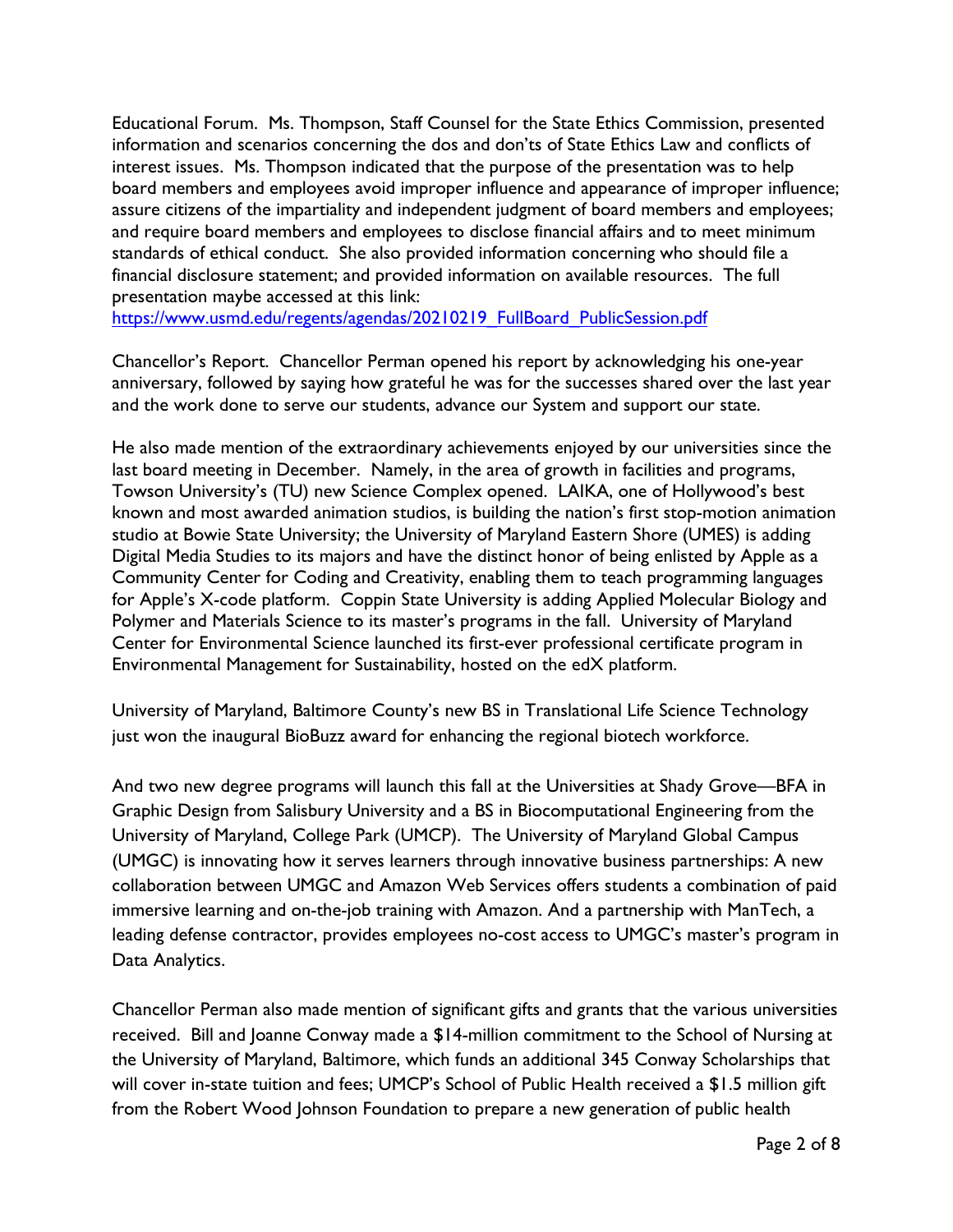leaders. UMES received \$2.25 million in scholarship funding from the USDA, to help fill the national shortfall in graduates trained to work in agriculture, food, and renewable natural resources; and the National Science Foundation awarded \$1 million to TU so that the university can continue its work in expanding access to STEM education. Additionally, the Chancellor expressed praise and pride in the institutional excellence exhibited at the various schools and regional higher education centers. He concluded his recognition of campus highlights by mentioning a few terrific media coverage events at the various institutions. Chancellor Perman also talked about the USM's Maryland Momentum Fund adding another investment to our portfolio; and, talked about our rigorous efforts in disease prevention and containment—indicating that they are working. He then thanked everyone for their vigilance, compliance, and hard work.

His concluding remarks addressed the budget shortfall, as well as the steps taken to address them. He indicated that even with the budget reduction, we will still be able to limit tuition increases next year to 2 percent for in-state undergraduates. The bottom line is that this budget proposal demonstrates—at a time of enormous fiscal pain—Maryland's abiding commitment to higher education. And Chancellor Perman acknowledged a significant milestone reached by the MPower initiative between UMB and UMCP and recognized by the Maryland Senate. The NSF has officially linked UMB and UMCP as one research enterprise and that single enterprise—the University of Maryland—now ranks 8th among the nation's public research universities and 14th overall in R&D expenditures. He stated that this remarkable accomplishment was won by the talent and energy of our faculty, and the power of their ideas. It was won by the leadership of Presidents Bruce Jarrell and Darryll Pines, former President Wallace Loh, and Vice President for Research Laurie Locascio. It was won by the vision of the late Senate President Emeritus Mike Miller, his successor, Senate President Bill Ferguson, and their legislative colleagues. But it was won, too, by a commitment to Systemness—a genuine embrace of the value of collaboration; dedication to intentionally seeking out opportunities to partner with one another. Lastly, the Chancellor addressed the COVID vaccine campaign that was undertaken with the 12 USM presidents. Together, they pledged to get vaccinated when eligible. The pledge is a sign of their trust in the vaccine science—and the vaccine scientists. A video was then shown to demonstrate their pledge. The video can be accessed at [https://www.usmd.edu/newsroom/news/2124.](https://www.usmd.edu/newsroom/news/2124)

## 1. Council Reports

a. Council of University System Presidents (CUSP). President Breaux presented the report, stating that CUSP continues to meet on a weekly basis to address COVID-19 related issues. She indicated that academic offerings continue to be offered remotely; however, several universities have brought back students on a slightly increased basis. Universities have committed to increased testing—utilizing approaches best suited for their respective campus. They also voiced support for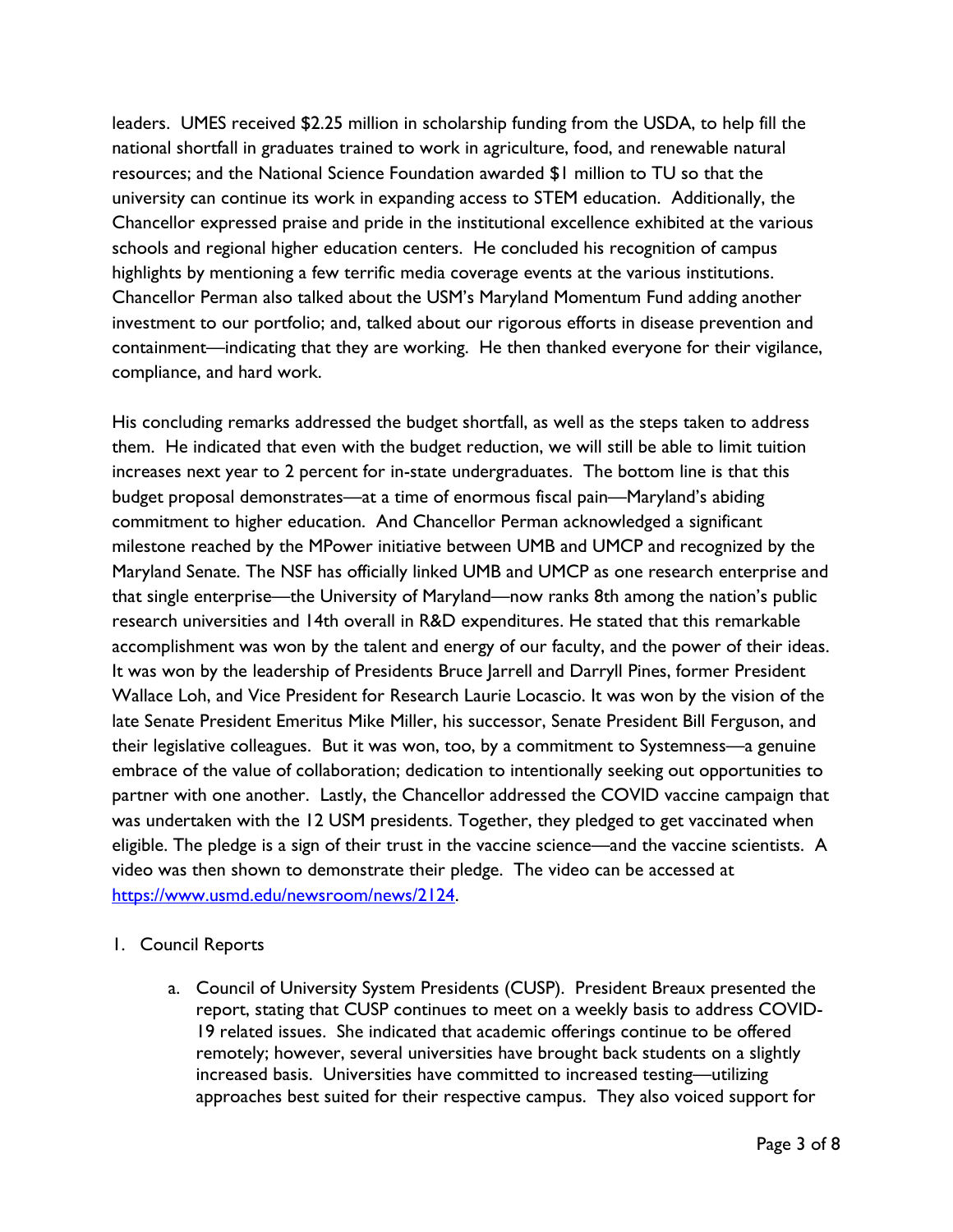vaccine advocacy and encouraging their campuses to get the vaccine. There were discussions of communicating with faculty about teaching modalities as they move resuming pre-pandemic levels of in-person teaching and learning.

CUSP also discussed campus safety matters following the January 6, 2021 insurrection at the United States Capitol and the safety advisories that were later issued which extended beyond the inauguration. The presidents agreed to convene university police and security leaders from across the USM to prepare.

There was discussion concerning the Maryland Collaborative to Reduce College Drinking and Related Problems and potential legislation coming during this General Assembly session. Several campuses are active with the collaborative and support its efforts. In closing, President Breaux indicated that the presidents met with the USM Regents Marketing and Branding Task Force to provide the task force with input on USM's branding and marketing strategies in order to better position the system and its institutions moving forward.

b. Council of University System Faculty (CUSF). Dr. Brunn presented the report, indicating that the Academic Integrity subcommittee will present a final "talking points" draft proposal to the general body for approval at the February 26<sup>th</sup> meeting. If the draft is approved by the general council the talking points draft will be presented by the CUSF chair to all shared governance councils, Provosts, and Presidents for review and comment beginning in March. A presentation is being prepared to present to CUSF with Kirwan Center's Dr. Bishop on the current IPE pilot badging effort related to the nursing programs and its implications for all faculty curriculums. Dr. Brunn also stated that the technological subcommittee met with USM CIO Michael Eismeier and with the university CIO's on the issues of privacy on February  $12<sup>th</sup>$ . The CIOs agreed that there seems to be pockets of misinformation across the institutions which are creating this sense of lack of support. As a result, there were suggestions that it is time to start revising and/or setting a new set of ground rules to clearly communicate to faculty what each institution provides in terms of support, equipment, and software for instructional purposes; as well as to what they do not provide and/or will not be responsible for in terms of institutional support. The committee agreed their next step (running a set of refined questions by Provosts and CIOs) is critical in this process and will hopefully provide a more comprehensive understanding of the issues being examined given that many of them relate to decisions taken by Academic Affairs in consultation with IT.

The structural inequality subcommittee held a panel discussion with the Vice Presidents of Diversity and Inclusion from UMGC Dr. Blair Hayes, TU Dr. Leah Cox, and UMD's Dr. Georgina Dodge, including such topics as a definition of structural racism, how it is present on our campuses, what faculty can do with subtle forms or micro aggressions (e.g., building names, curriculum references), what is appropriate diversity on campus, and how can it be achieved. The Covid-19 ad hoc subcommittee prepared a survey that they sent to faculty and other shared governance groups to determine what the academy felt to be the most important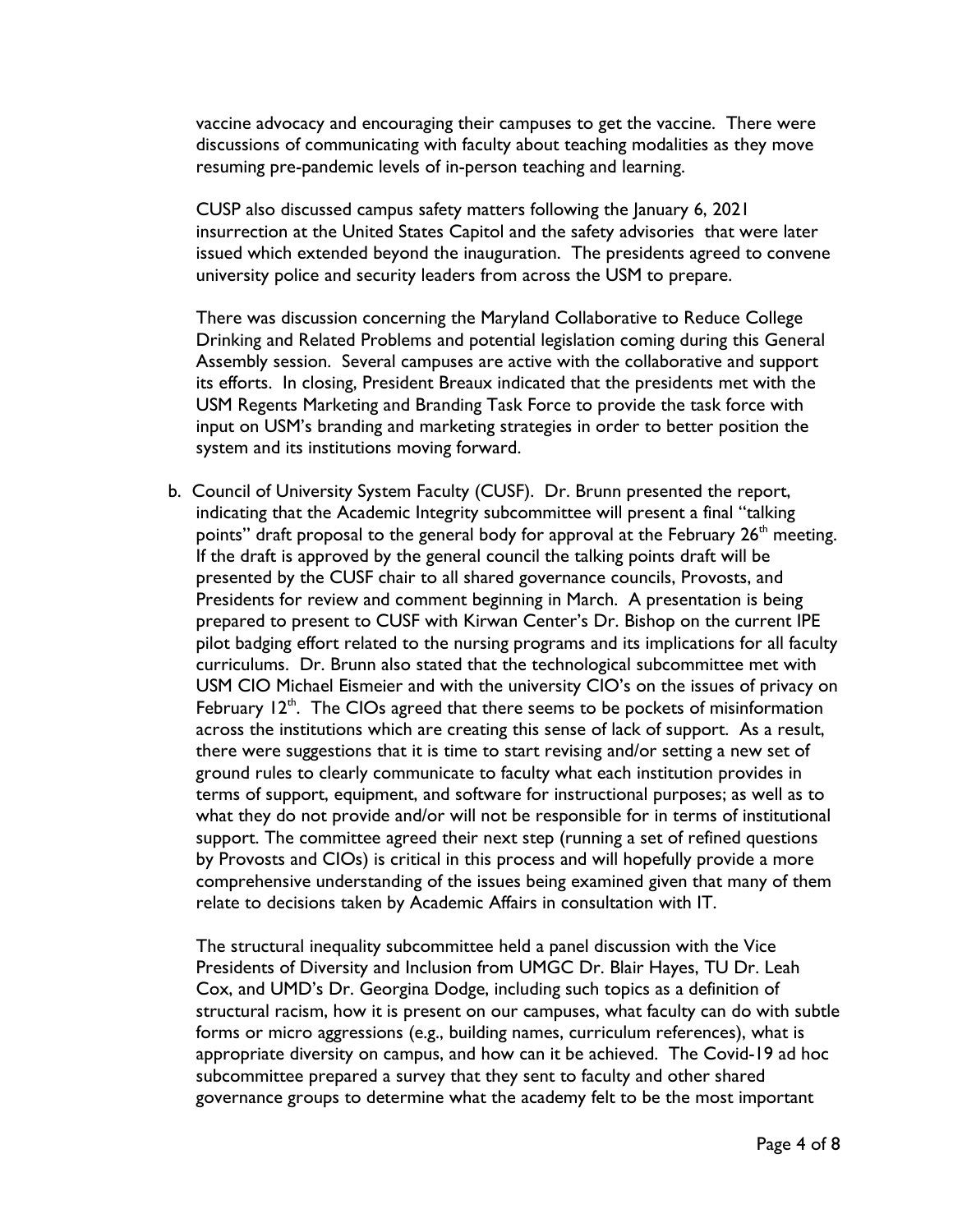current issues to be addressed related to COVID 19. The Rule and Membership Committee discussed whether to change the traditional meeting from always being face-to-face to online only or a hybrid. Lastly, the Legislative Affairs & Policy Committee met with CUSS to set the date for Annapolis Day—February 17, 2021.

c. Council of University System Staff (CUSS). Dr. Shishineh presented the report, stating that a lot of time has been dedicated to preparing for and implementing a virtual Advocacy Day, held on Wednesday, February 17, 2021. Dr. Gregory Fowler, president of UMGC virtually joined CUSS in January, kicking the meeting off with a welcome and introducing himself by sharing information about UMCG and his plans as he assumes his new role.

The Council also had the chance to meet with partners from the USM Women's Forum during the January meeting and discussed potential areas of collaboration including looking at some questions around tuition remission fees, as well as Employee Assistance Programs at each campus. They also discussed the Board of Regents Staff Awards & Recognition, where 38 nominations from 11 institutions and Shady Grove.

Lastly, the Councils and members of the USM Women's Forum were greeted by Chancellor Perman and Patrick Hogan from the USM. Afterwards members from each Council engaged in individual meetings with several delegates and senators. The Councils were also able to send a video and handout highlighting the many accomplishments of the USM this past year.

d. University System of Maryland Student Council (USMSC). Ms. Bernetta Reese, USMSC VP of Undergraduate Affairs, presented the report in the absence of Ms. Rappeport. She indicated that the Council shifted its focus to primarily committee work and legislative advocacy efforts. She acknowledged the dedication of the student leaders across the system and expressed excitement over the progress developing in areas of mental health, affordability/access to higher ed, online academics, response to the pandemic, DEI, and betterment of conditions for specific student populations (i.e., student athletes via support for the Jordan McNair bill.)

The USMSC voted to officially support the following bills in the Maryland General Assembly. For each of the below, USMSC was able to provide written and/or oral testimony and to participate when applicable in press/press conferences to demonstrate support (e.g., The Jordan McNair Safe and Fair Play Act, The Student and Military Voter Empowerment Act, and The Textbook Tax Relief Act). They are also in current voting process for an additional 5-6 bills.

The focus of the USM Student Council since the last Board of Regents meeting has been to help our primary areas (government relations, mental health, student fees, DEI, student affairs) gain momentum through cross-institutional membership and plans of action. Ms. Reese also mentioned that USMSC and the MHEC Student Advisory Council are in conversation during this key planning term for higher education in the state of Maryland. She concluded her report by expressing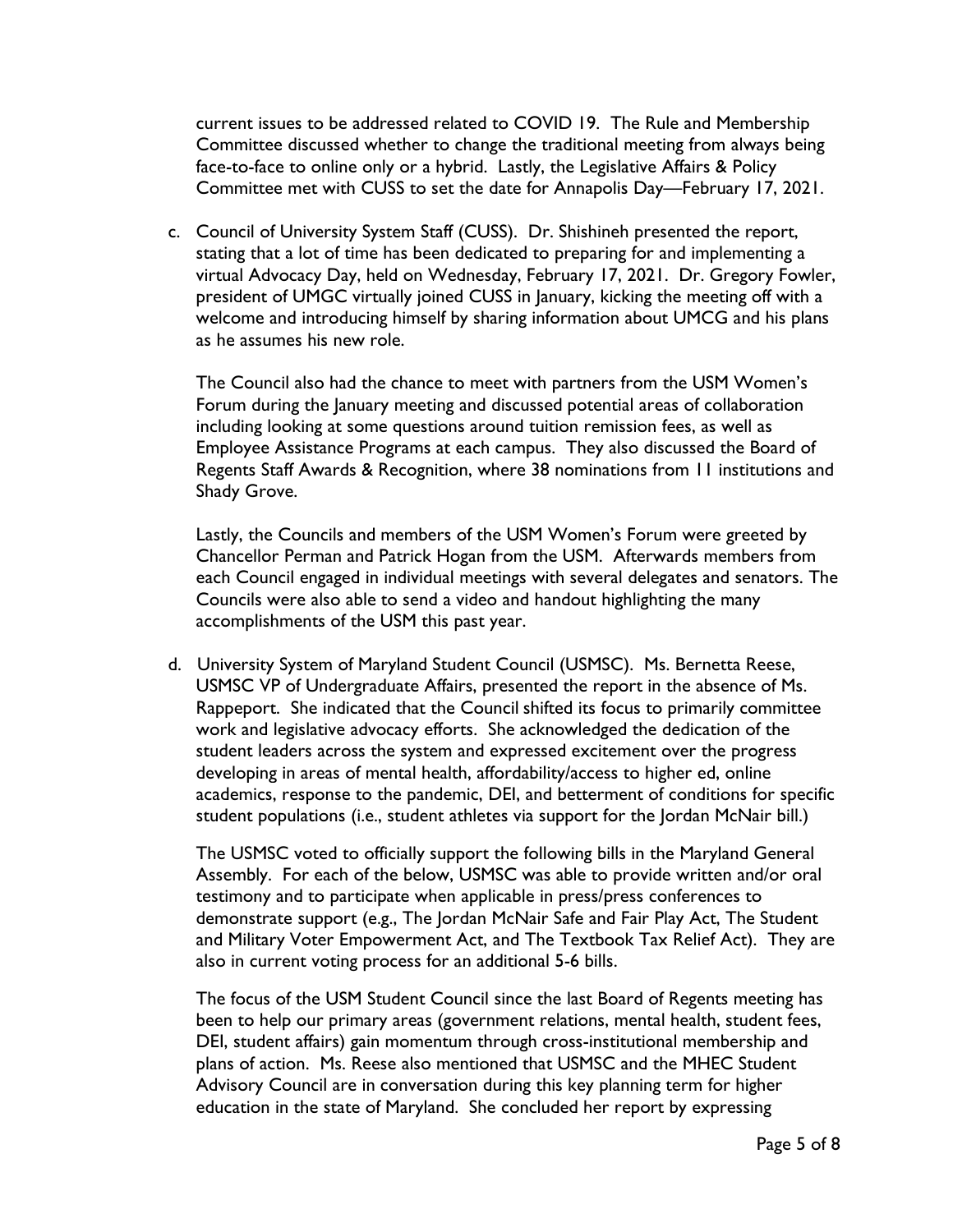appreciation for the tremendous work by leaders at the institutional and System level as well as by faculty, staff, and fellow students during this time. She thanked all of the representatives on the USM counseling center directors' group for meeting with USMSC members on important issues related to mental health; and a large thank you to new UMGC President Greg Fowler for joining the February meeting for a robust conversation related to online and hybrid learning during the pandemic and beyond.

- 2. Consent Agenda. The Consent Agenda was presented to the regents by Chair Gooden. She asked if there were any items on the agenda that should be removed for further discussion. There were no requests to remove any items. Chair Gooden moved and Regent Pope seconded the motion to accept the consent agenda. The motion was unanimously approved. The items included were:
	- a. Committee on Advancement
		- i. Approval of meeting minutes from October 8, 2020 Public Session Special Meeting (action)
		- ii. Approval of meeting minutes from February 3, 2021 Public and Closed Sessions Special Meeting (action)
	- b. Committee on Audit
		- i. Approval of meeting minutes from December 14, 2020 Public and Closed Sessions (action)
	- c. Committee of the Whole
		- i. Approval of meeting minutes from December 18, 2020 Public and Closed Sessions (action)
		- ii. Approval of meeting minutes from January 13, 2021 Public and Closed Sessions Special Board Meeting (action)
	- d. Committee on Education Policy and Student Life
		- i. Approval of meeting minutes from January 12, 2021 Public and Closed Sessions (action)
		- ii. New Academic Program Proposals (action)
			- 1. University of Maryland, Baltimore: MS in Health Professions **Education**
			- 2. University of Maryland, College Park: BS in Mechatronics
			- 3. University of Maryland Eastern Shore: BS in Sport Management
		- iii. Results of Periodic (7-Year) Review of Academic Programs (information)
		- iv. Report: Workload of the USM Faculty Academic Year 2019-2020 (information)
		- v. Report on Extramural Funding FY 2020 (information)
	- e. Committee on Economic Development and Technology Commercialization
		- i. Approval of meeting minutes from February 4, 2021 Public Session (action)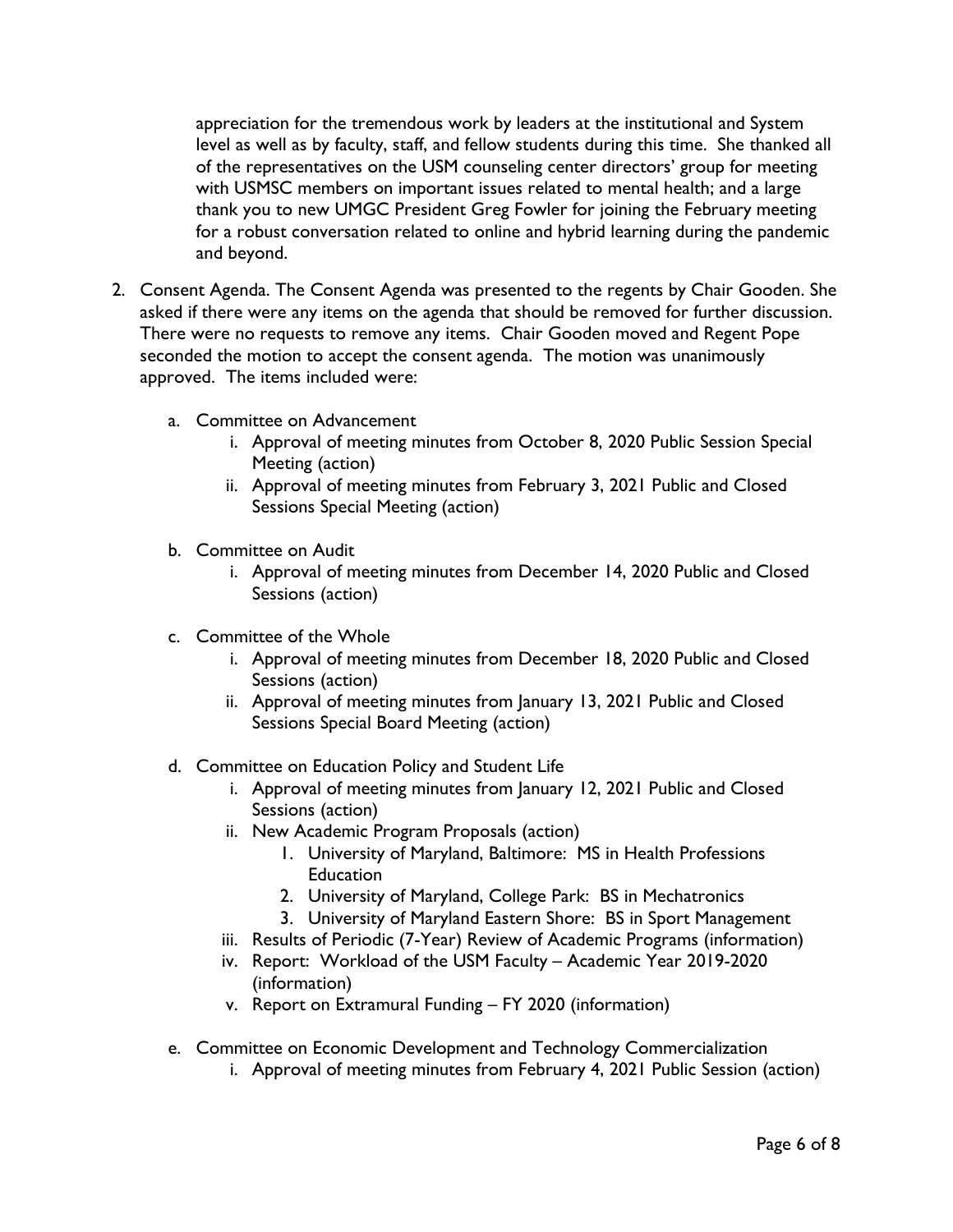- f. Committee on Governance and Compensation
	- i. Approval of meeting minutes from February 4, 2021 Public and Closed Sessions (action)
- g. Committee on Finance
	- i. Approval of meeting minutes from February 4, 2021 Public Session (action)
	- ii. FY 2020 Audited Financial Statements and USM Financial Planning (information)
	- iii. University System of Maryland: Review of Capital Improvement Projects (information)
	- iv. University System of Maryland: Report on FY 2020 Procurement Contracts (information)
- 3. Review of Items Removed from Consent Agenda
- 4. Committee Reports
	- a. Committee on Finance and The Committee on Finance and The Regent Attman

i. FY 2020 Effectiveness and Efficiency Results (information). Regent Attman reminded the regents that the Committee on Finance is now the steward of the E&E efforts that were formerly the purview of the E&E Workgroup. He stated that this committee will continue to support the E&E initiative by emphasizing collaboration and inter-institutional activities, fostering innovation to promote cultural changes and new operating models, and encouraging the optimal use of technology in support systemwide and campus operations.

University System of Maryland: FY 2022 Operating Budget Update (information). Regent Attman deferred to Vice Chancellor Herbst to provide an update on the status of the deficiency appropriation, the Governor's Allowance, and the legislative budget hearings. Vice Chancellor Herbst shared that the USM will receive \$137.5 million in funding from the second Higher Education Relief Fund that was passed in late December. She also shared that federal funding was allocated for emergency student financial aid and institutional funding for revenue losses and other pandemic-related costs. There is anticipation of additional funding for minority-serving institutions; however, those dollars have not yet been finalized. There is also included in the Governor's Budget Bill a fiscal year 2021 deficiency appropriation in restricted bond funding for facilities renewal projects.

Vice Chancellor Herbst then focused on the FY 2022 Governor's Allowance, stating that the USM operating budget includes revenue from state appropriations, tuition and fees, auxiliary services, federal/other contract and grants, and other revenues for a total budget of \$5.8 billion. The Governor's proposal totals \$1.4 billion—which is a combination of the General Fund and Higher Education Investment Fund. This figure represents a net decrease of